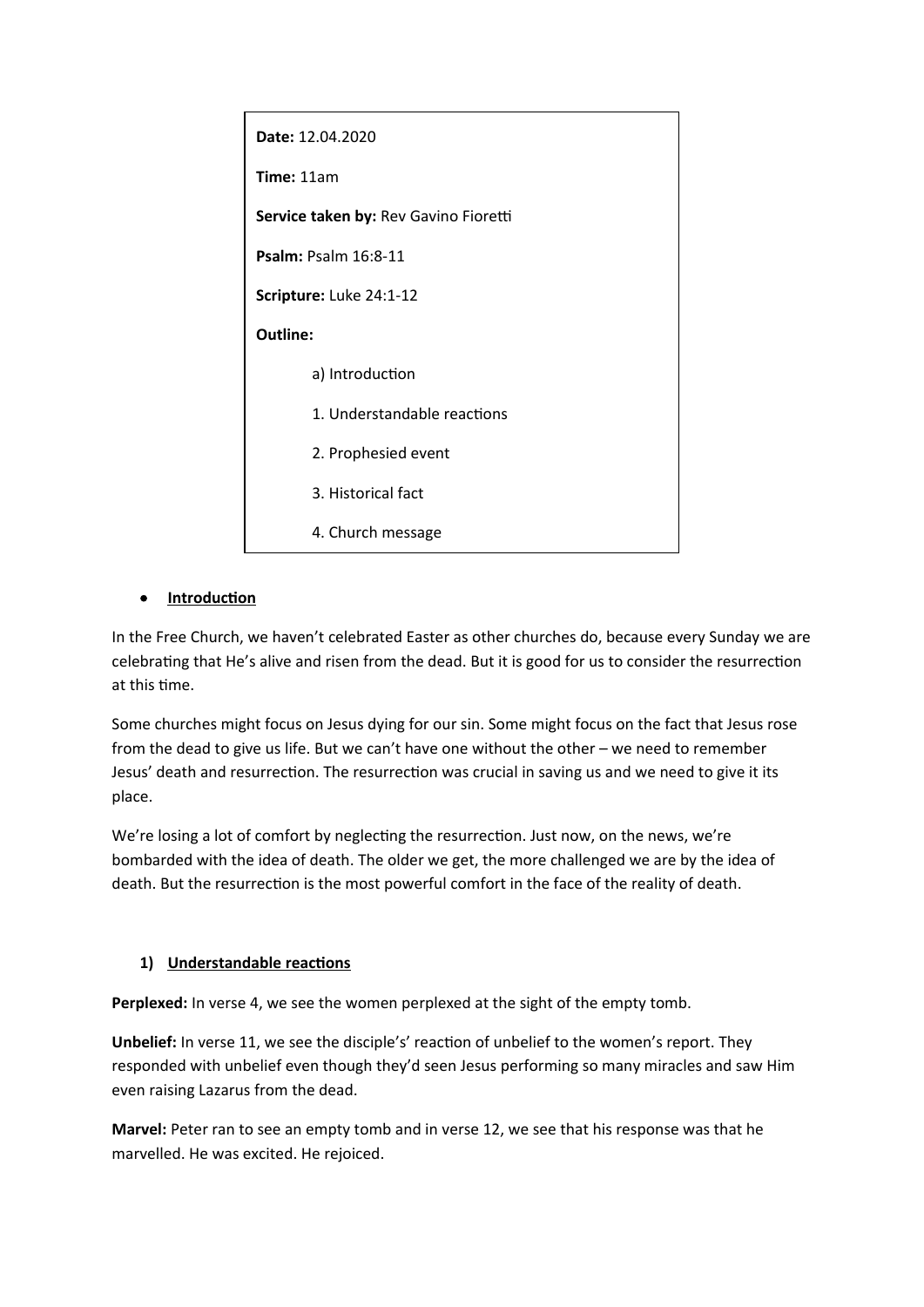What is our reaction to the resurrection of Jesus? Do we respond with perplexity and confusion, or with unbelief, or with great joy?

What unspeakable joy the disciples would have felt when they saw Jesus again. What wonder! What excitement! What delight! Their best friend was alive and death had been defeated.

Pray that we will have a sense of marvel, and that we will be able to grasp the reality of the resurrection. We need the resurrection and we need to understand that Jesus has defeated death once and for all.

## **2) Prophesied event**

**The words of the angels:** The words of praise and rejoicing that shepherds had heard when Jesus was born were prophesying who this was who had been born.

**The words of the Old Testament:** The Old Testament spoke about the Messiah that was to come who would defeat sin and death. This Messiah prophesied is the One who would be raised on the third day. What encouragement Psalm 16 would have given to Jesus as He read it and heard it in the synagogue.

**The words of Jesus:** Jesus had prophesied His own death and resurrection. He used the sign of Jonah and the image of the temple being destroyed and built again as images prophesying His resurrection. The disciples should have remembered what they had heard and learned, but they struggled to interpret what they were hearing (John 20:9).

# **3) Historical fact**

The resurrection of Jesus cannot be proved in a lab, but it can be proved historically. There are 3 evidences of this historical truth in this portion of scripture.

**The empty tomb:** The tomb was empty. The enemies of Jesus could not disprove this. It was and is formidable evidence.

**The witness of the women:** The first witnesses of the resurrection were women. At that time, the witness of women had no value. But Jesus decided to reveal the resurrection to women first. It was the truth of the resurrection these women were sharing – truth that was surprising, and revealed in a way that might have been strange at the time. But this was truth that could not be hidden.

**The linen cloths:** The linen cloths were left behind. Jesus' risen body was not limited physically – he could pass through walls and pass through linen cloths. When Lazarus was raised from the dead, he came from the tomb wrapped in linen clothes. Peter marvelled at what he saw as he knew that there was no way a human man could do this. There was no body in the cloths anymore.